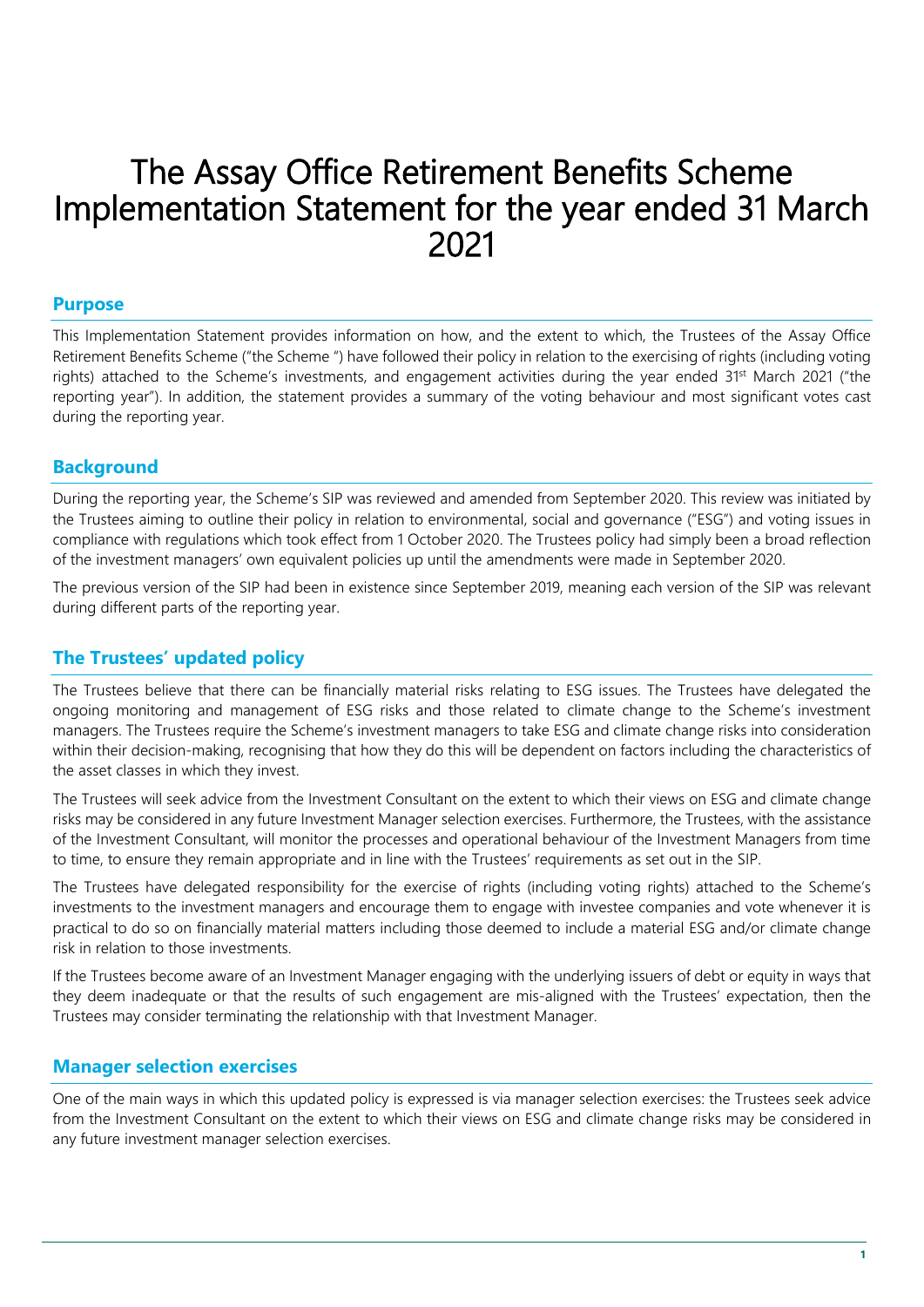The Trustees received manager selection advice in September 2020, which will be implemented within the Scheme's next financial year. The manager selection advice introduced the following funds: BlackRock Multi Strategy Credit Fund, Legal & General Investment Management ("LGIM") Dynamic Diversified Fund, LGIM Buy and Maintain Maturing Credit Funds and LGIM Matching Core Funds.

When providing manager selection advice, XPS assessed the funds using various criteria. One of these criteria is the funds ESG and climate change integration, where XPS will only recommend funds that at least meet a minimum level of ESG integration. Therefore, whilst these funds do not have an ESG focus, it was believed that the funds ESG credentials were sufficient to meet Scheme's ESG and climate change policy.

## **Ongoing governance**

The Trustees, with the assistance of the Investment Consultant, monitor the processes and operational behaviour of the investment managers from time to time, to ensure they remain appropriate and in line with the Trustees' requirements as set out in the SIP. Further, the Trustees will seek advice from the Investment Consultant to ensure that any selected managers reflect the Trustees' views on ESG (including climate change) and stewardship.

Beyond the governance work currently undertaken, the Trustees believe that their approach to, and policy on, ESG matters will evolve over time based on developments within the industry and, at least partly, on a review of data relating to the voting and engagement activity conducted annually.

## **Adherence to the Statement of Investment Principles**

During the reporting year the Trustees are satisfied that they followed their policy on the exercise of rights (including voting rights) and engagement activities to an acceptable degree.

# **Voting activity**

The main asset class where the investment managers will have voting rights is equities, as it represents the equity ownership and shareholder's stake within the underlying business. There is likely to be no voting rights for credit-based assets or funds that invest into them. Investments in equities will form part of the strategy for all the funds in which the Scheme was invested into at the end of the reporting period. The investment managers of these funds were; Ruffer, Seven Investment Management ("7IM"), Dimensional and Vanguard.

Therefore, a summary of the voting behaviour and most significant votes cast by each of the relevant investment managers, is shown below. Based on this summary, the Trustees conclude that the investment managers have exercised their delegated voting rights on behalf of the Trustees in a way that aligns with the Trustees' relevant policies in this regard.

The Scheme invests into several "fund of funds", these are where the fund itself will own units of another fund. In this kind of circumstance, the Scheme's Investment Managers do not hold equities directly and they may not have any voting rights. Therefore, the voting section below is split into sections to show which funds had direct voting activity, and which fund had voting activity that was of the underlying fund holdings.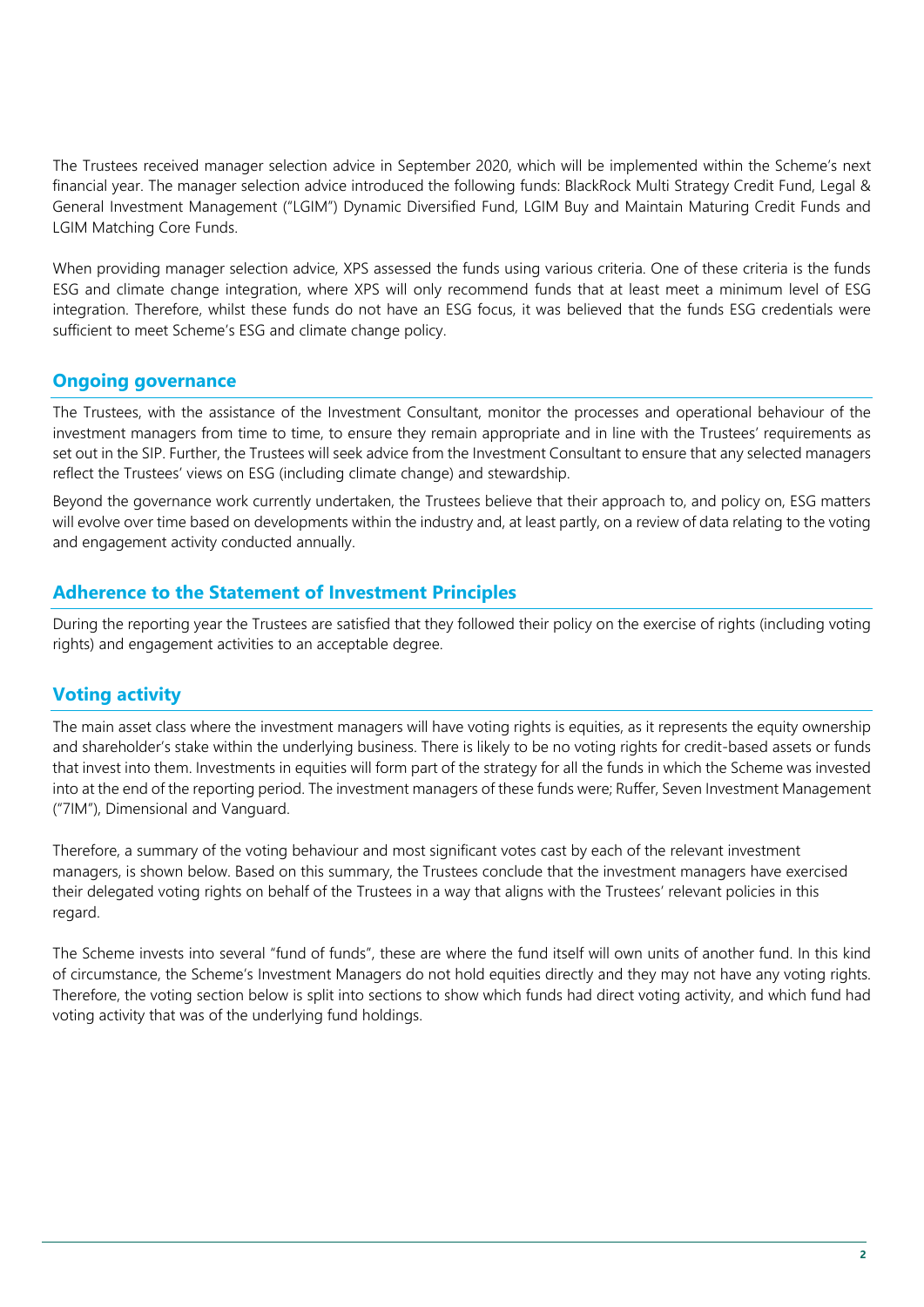### Direct Voting Activity (Voting activity of the fund)

#### Voting Information

#### Ruffer Segregated account

The manager voted on 87.9% of resolutions of which they were eligible out of 497 eligible votes.

#### Investment Manager Client Consultation Policy on Voting

Ruffer, as a discretionary investment manager, does not have a formal policy on consulting with clients before voting. However, they can accommodate client voting instructions for specific areas of concerns or companies where feasible.

#### Investment Manager Process to determine how to Vote

Ruffer has internal voting guidelines as well as access to proxy voting research, currently from Institutional Shareholder Services (ISS), to assist in the assessment of resolutions and the identification of contentious issues. Although they are cognisant of proxy advisers' voting recommendations, they do not delegate or outsource their stewardship activities when deciding how to vote on their clients' shares.

Research analysts are responsible, supported by the responsible investment team, for reviewing the relevant issues on a caseby-case basis and exercising their judgement, based upon their in-depth knowledge of the company. If there are any controversial resolutions, a discussion is convened with senior investment staff and, if agreement cannot be reached, there is an option to escalate the decision to the Head of Research or the Chief Investment Officer. They look to discuss with companies any relevant or material issue that could impact their investment. They will ask for additional information or an explanation, if necessary, to inform our voting discussions. If they decide to vote against the recommendations of management, they will endeavour to communicate this decision to the company before the vote along with their explanation for doing so although they acknowledge this may not always be possible.

#### How does this manager determine what constitutes a 'Significant' Vote?

They have defined 'significant votes' as those that they think will be of particular interest to their clients. In most cases, these are when they form part of continuing engagement with the company and/or they have held a discussion between members of the research, portfolio management and responsible investment teams to make a voting decision following differences between the recommendations of the company, ISS, and their internal voting guidelines.

Does the manager utilise a Proxy Voting System? If so, please detail

Ruffer's proxy voting advisor is Institutional Shareholder Services (ISS). They have developed their own internal voting guidelines, however they take into account issues raised by ISS, to assist in the assessment of resolutions and the identification of contentious issues. Although they are cognisant of proxy advisers' voting recommendations, they do not delegate or outsource their stewardship activities when deciding how to vote on their clients' shares.

Each research analyst, supported by the responsible investment team, reviews the relevant issues on a case-by-case basis and exercises their judgement, based on their in-depth knowledge of the company. If there are any controversial resolutions, a discussion is convened with senior investment staff and, if agreement cannot be reached, there is an option to escalate the decision to the Head of Research or the Chief Investment Officer. As discussed above, they do use ISS as an input into their decisions. In the 12 months to 31 March 2021, of the votes in relation to holdings in the Assay Office Retirements Benefits Scheme they voted against the recommendation of ISS 9.6% of the time.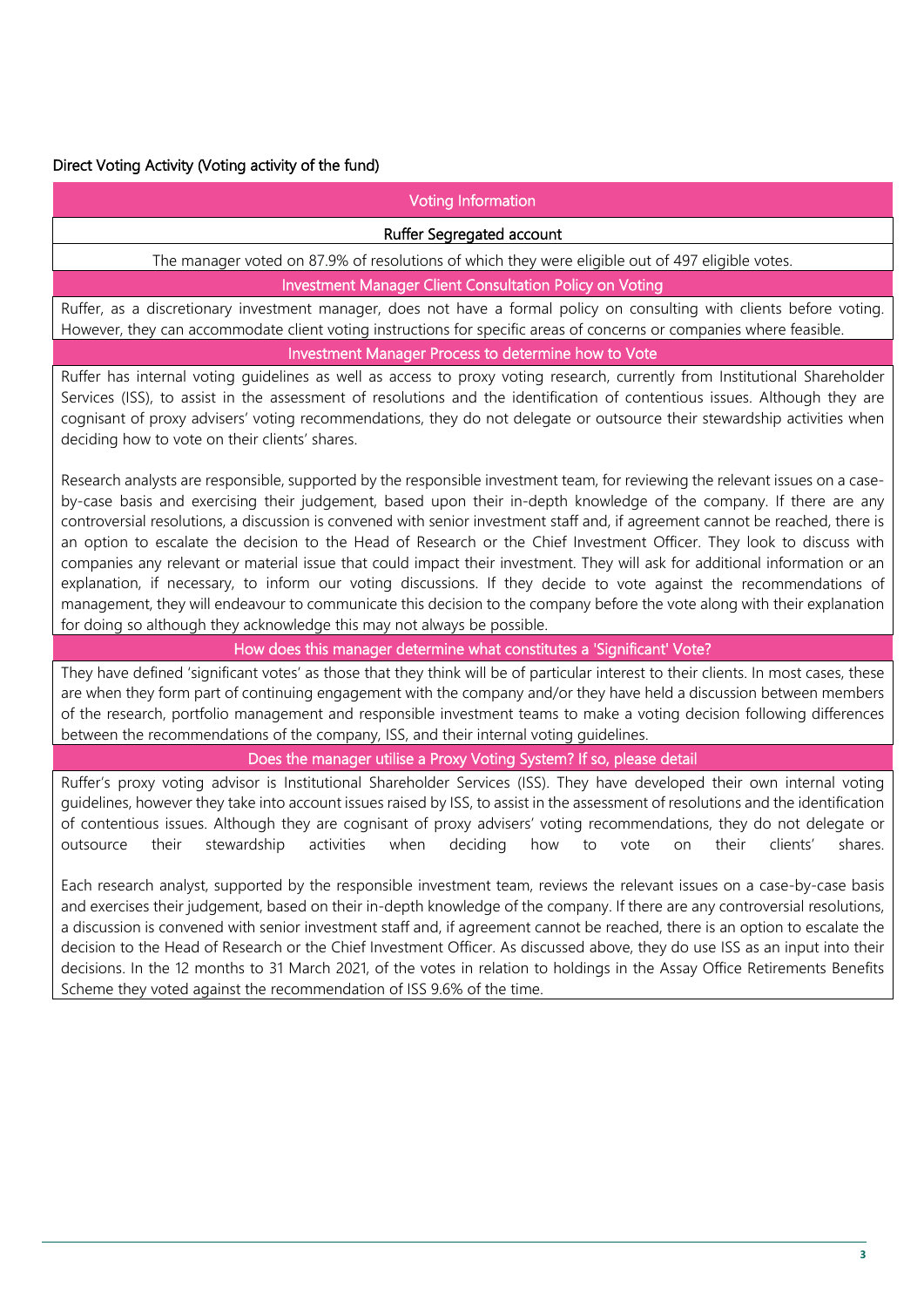| Top 5 Significant Votes during the Period                                                                                                                                                                                                                                                            |                                                      |                                         |                                                                                                              |
|------------------------------------------------------------------------------------------------------------------------------------------------------------------------------------------------------------------------------------------------------------------------------------------------------|------------------------------------------------------|-----------------------------------------|--------------------------------------------------------------------------------------------------------------|
| Company                                                                                                                                                                                                                                                                                              | <b>Voting Subject</b>                                | How did the Investment<br>Manager Vote? | Result                                                                                                       |
| Cigna                                                                                                                                                                                                                                                                                                | Votes for re-election of non-<br>executive directors | Against 6 non-executive<br>directors    | Re-election proposals<br>passed with a range of<br>96-99% shareholder<br>approval for votes                  |
| They will continue to vote against the re-election of non-executive directors where they have concerns about their<br>independence.                                                                                                                                                                  |                                                      |                                         |                                                                                                              |
| <b>National Oilwell Varco</b>                                                                                                                                                                                                                                                                        | Votes for re-election of non-<br>executive directors | Against 4 non-executive<br>directors    | Re-election proposals<br>passed with a range of<br>88-95% shareholder<br>approval for votes                  |
| Our holding in this company is now de minimus.                                                                                                                                                                                                                                                       |                                                      |                                         |                                                                                                              |
| Ocado                                                                                                                                                                                                                                                                                                | Re-election of the Chair of the<br>Board             | Against                                 | Re-election proposal<br>passed with 96%<br>shareholder approval for<br>vote                                  |
| They have a good relationship with the company and have engaged on many other topics including food waste, green-house<br>gas emissions, vertical farming.                                                                                                                                           |                                                      |                                         |                                                                                                              |
| Mitsubishi Electric                                                                                                                                                                                                                                                                                  | Vote for re-election of<br>independent director      | Against                                 | Re-election proposals<br>passed with a range of<br>76-82% shareholder<br>approval for votes                  |
| They will continue to engage with Mitsubishi Electric to improve the independence of the Board.                                                                                                                                                                                                      |                                                      |                                         |                                                                                                              |
| Lloyds Bank                                                                                                                                                                                                                                                                                          | Vote on remuneration policy                          | Against                                 | Remuneration policy<br>passed with 63.8%<br>approval. Long term<br>share plan passed with<br>63.7% approval. |
| They spoke with the Chairman of Lloyds on this issue after they voted and since then the company has made some changes<br>to the remuneration of the new CEO. Even though these do not address all of the concerns, it does make the remuneration<br>criteria more aligned to shareholder interests. |                                                      |                                         |                                                                                                              |

# Direct Voting Activity (Voting activity of the fund)

| <b>Voting Information</b>                                                                                                    |  |  |
|------------------------------------------------------------------------------------------------------------------------------|--|--|
| Seven Investment Management AAP Balanced Fund                                                                                |  |  |
| The manager voted on 100% of resolutions of which they were eligible out of 2 eligible votes.                                |  |  |
| Investment Manager Client Consultation Policy on Voting                                                                      |  |  |
| 7IM are discretionary managers and vote in line with the voting policy.                                                      |  |  |
| Investment Manager Process to determine how to Vote                                                                          |  |  |
| 7IM has a policy in place on voting and disclosure of voting activity in line with its Stewardship Code disclosure. A member |  |  |

of the Investment Management team is designated to vote on shares held in the funds, through the Broadridge proxy voting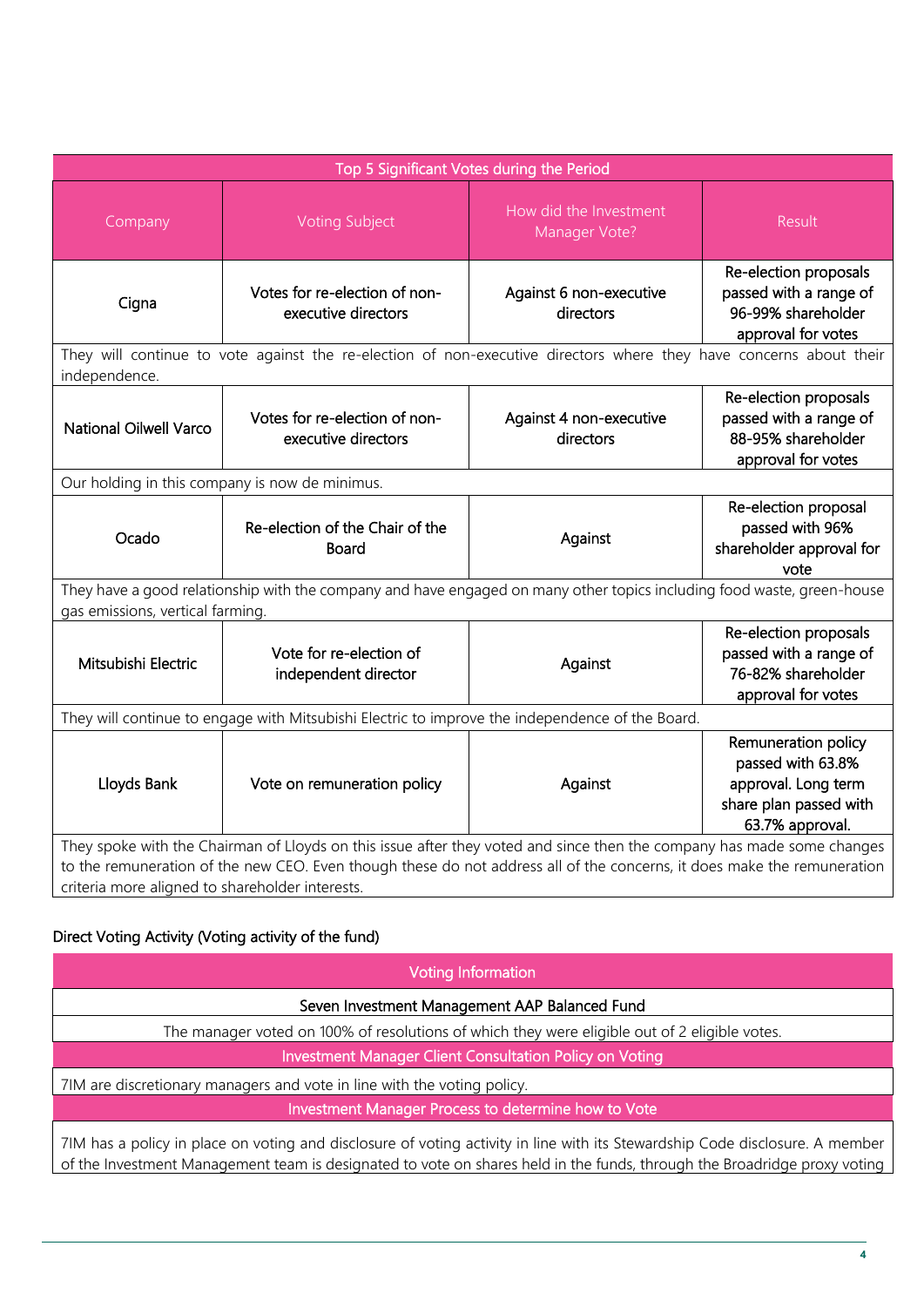service. Should that member of the team be unavailable there are other designated team members who are able to vote through this service. Company proposals have a default to automatically vote in line with management. Should the IM team wish to make a vote against any of the proposals this can be done by overriding the automatic vote before the deadline time for voting.

While the IM team does not subscribe to a proxy voting recommendations service, it can choose to override management recommendations based on other factors such as advice from other members of the IM team, publicly available voting decisions of other institutions and advice from other sources.

7IM seeks to votes all shares held actively and passively where voting rights are held. In doing so, 7IM takes into account the UK Corporate governance Code and other international guidance on governance when voting such as board structure, renumeration and shareholder rights seeking to vote with management unless they are dissatisfied by a company's adherence to these governance codes. Votes against management and abstentions are recorded through the proxy voting service with notes where appropriate.

Where stocks are held in funds the fund manager is responsible for voting the shares; but, if there is an issue about a company proposal that 7IM believes contravenes the code, 7IM would communicate this to the portfolio manager. When 7IM outsources stock selection to an external manager it has policies and procedures in place governing what is expected from the external manager in terms of voting and governance activity. The manager reports to 7IM with regular updates on governance activity.

#### How does this manager determine what constitutes a 'Significant' Vote?

The Investment Manager does not provide their rationale for what constitutes a significant vote. As a result of this, XPS have included below the votes that they deem to be significant in relation to the Scheme.

Does the manager utilise a Proxy Voting System? If so, please detail

A member of the Investment Management team is designated to vote on shares held in the funds through the Broadridge proxy voting service.

| Top 5 Significant Votes during the Period                                                                                                                                                                                                                                                        |                                                                                                                                |                                         |        |
|--------------------------------------------------------------------------------------------------------------------------------------------------------------------------------------------------------------------------------------------------------------------------------------------------|--------------------------------------------------------------------------------------------------------------------------------|-----------------------------------------|--------|
| Company                                                                                                                                                                                                                                                                                          | <b>Voting Subject</b>                                                                                                          | How did the Investment Manager<br>Vote? | Result |
| Coca Cola European<br>Partners                                                                                                                                                                                                                                                                   | Approval of the Directors'<br><b>Remuneration Policy</b>                                                                       | For                                     |        |
| The information regarding the result of the vote was not provided.                                                                                                                                                                                                                               |                                                                                                                                |                                         |        |
| Coca Cola European<br><b>Partners</b>                                                                                                                                                                                                                                                            | Re-election of 10 individuals as<br>directors of the Company                                                                   | For                                     |        |
| There were 10 separate proposals to re-elect individuals as directors of the Company. The proposals have been grouped<br>together as the investment manager voted the same way ('For') for them all. The information regarding the voting results was<br>not provided by the investment manager. |                                                                                                                                |                                         |        |
| <b>NXP Semiconductors</b><br>NV.                                                                                                                                                                                                                                                                 | Re-appoint 9 individuals as non-<br>executive directors and the<br>authorisation of the Board to<br>repurchase ordinary shares | For                                     |        |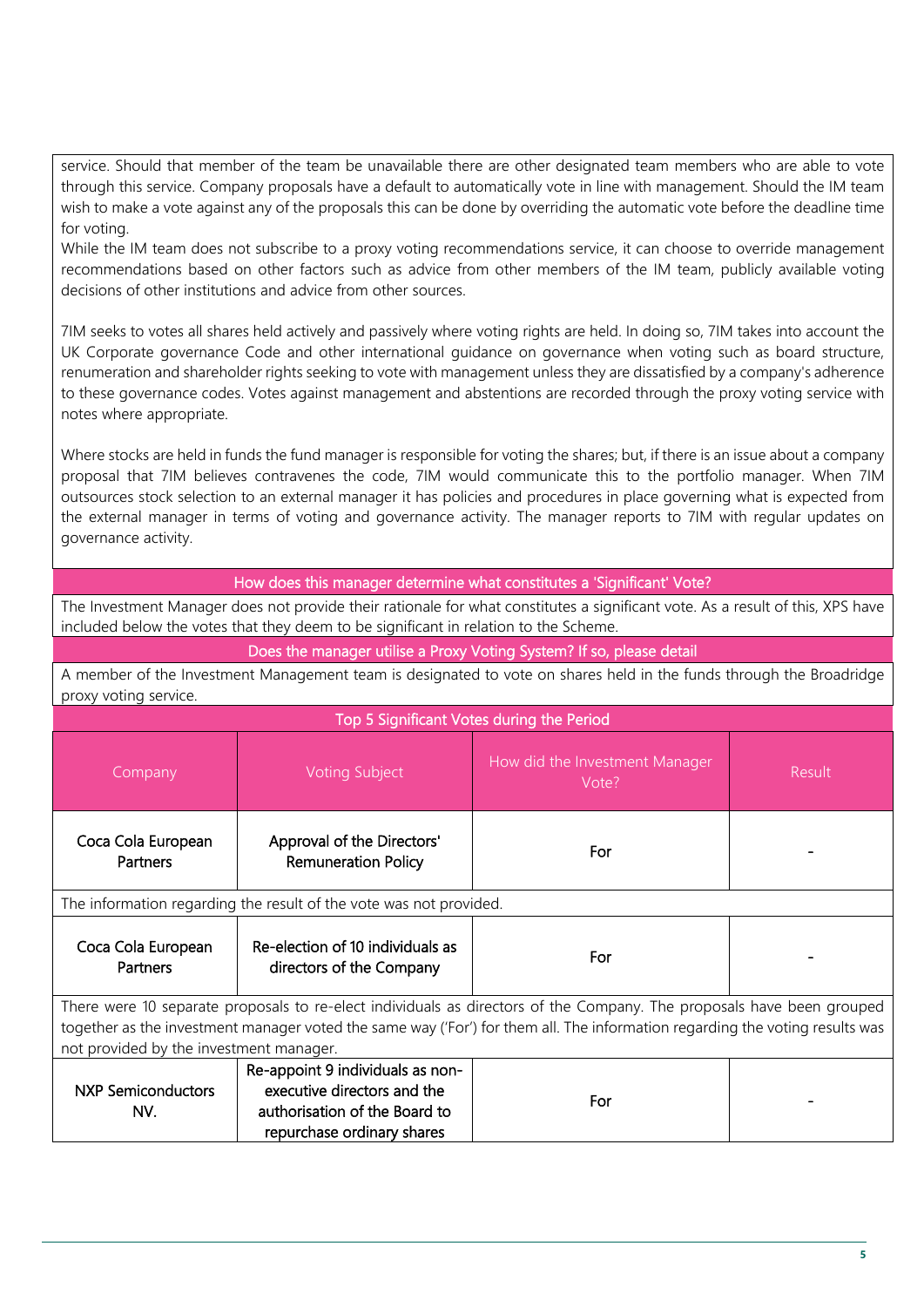| There were 9 separate proposals to re-appoint individuals as non-executive directors. The proposals have been grouped        |                                                                           |     |  |
|------------------------------------------------------------------------------------------------------------------------------|---------------------------------------------------------------------------|-----|--|
| together as the investment manager voted the same way ('For') for them all. The information regarding the voting results was |                                                                           |     |  |
| not provided by the investment manager.                                                                                      |                                                                           |     |  |
| Top 5 Significant Votes during the Period continued                                                                          |                                                                           |     |  |
| Coca-Cola European<br>Partners                                                                                               | Authority to allot new shares<br>and purchase own shares on the<br>market | For |  |

There were two proposals for this voting subject. The proposals have been grouped together as the investment manager voted 'For' on both. The information regarding the voting results was not provided by the investment manager.

## Indirect Voting Activity (Voting Activity relates to underlying funds)

| <b>Voting Information</b>                                                                                                                                                                                                                                                                                                                                                                                                                                                                                                                                                                                                                                                                                                               |  |  |  |
|-----------------------------------------------------------------------------------------------------------------------------------------------------------------------------------------------------------------------------------------------------------------------------------------------------------------------------------------------------------------------------------------------------------------------------------------------------------------------------------------------------------------------------------------------------------------------------------------------------------------------------------------------------------------------------------------------------------------------------------------|--|--|--|
| Dimensional World Allocation 60/40                                                                                                                                                                                                                                                                                                                                                                                                                                                                                                                                                                                                                                                                                                      |  |  |  |
| The manager voted on 98.5% of resolutions of which they were eligible out of 71,224 eligible votes.                                                                                                                                                                                                                                                                                                                                                                                                                                                                                                                                                                                                                                     |  |  |  |
| Investment Manager Client Consultation Policy on Voting                                                                                                                                                                                                                                                                                                                                                                                                                                                                                                                                                                                                                                                                                 |  |  |  |
| For pooled funds, such as the World Allocation 60/40 Fund, Dimensional votes according to its policies.                                                                                                                                                                                                                                                                                                                                                                                                                                                                                                                                                                                                                                 |  |  |  |
| Mandates for separate accounts may be voted according to a client's voting policy upon request, even if different from<br>Dimensional's policies; while not standard practice, this may be considered on a case-by-case basis.                                                                                                                                                                                                                                                                                                                                                                                                                                                                                                          |  |  |  |
| Investment Manager Process to determine how to Vote                                                                                                                                                                                                                                                                                                                                                                                                                                                                                                                                                                                                                                                                                     |  |  |  |
| Dimensional votes or refrains from voting proxies on behalf of their UK and Irish UCITS funds, as well as those separate<br>account mandates for which clients have given them the authority to vote according to their then-current proxy voting policies<br>and procedures. Their voting activities are intended to maximise shareholder value.<br>This involves consideration of the feasibility, costs, and expected benefits of voting for each portfolio.                                                                                                                                                                                                                                                                         |  |  |  |
| How does this manager determine what constitutes a 'Significant' Vote?                                                                                                                                                                                                                                                                                                                                                                                                                                                                                                                                                                                                                                                                  |  |  |  |
| When determining significant votes, Dimensional prioritized votes on the issues that Dimensional believes are key to<br>protecting shareholder interests. They believe that a well-functioning board, executive remuneration aligned with company<br>performance, and the effective management of environmental and social risks may be reflected in increased valuations<br>through a combination of lower discount rates and higher cash flows. Their intention is to demonstrate how our proxy voting<br>policy addresses failures in these areas. To narrow the universe to ten companies, they also considered the collective holdings<br>of Dimensional's clients in the company and the overall outcome of the shareholder vote. |  |  |  |
| Does the manager utilise a Proxy Voting System? If so, please detail                                                                                                                                                                                                                                                                                                                                                                                                                                                                                                                                                                                                                                                                    |  |  |  |
| Dimensional has engaged Institutional Shareholder Services (ISS) to provide information on shareholder meeting dates,<br>research on proxy proposals, and voting recommendations based on their Proxy Voting Policies, Procedures, and Guidelines.<br>ISS also provides vote execution through its proprietary voting platform. In addition to ISS, they may also review voting<br>recommendations from Glass Lewis and Ownership Matters for selected meetings. Third-party research is only one of several                                                                                                                                                                                                                            |  |  |  |

inputs into their voting decision on a given proposal. They retain final discretion on how to vote.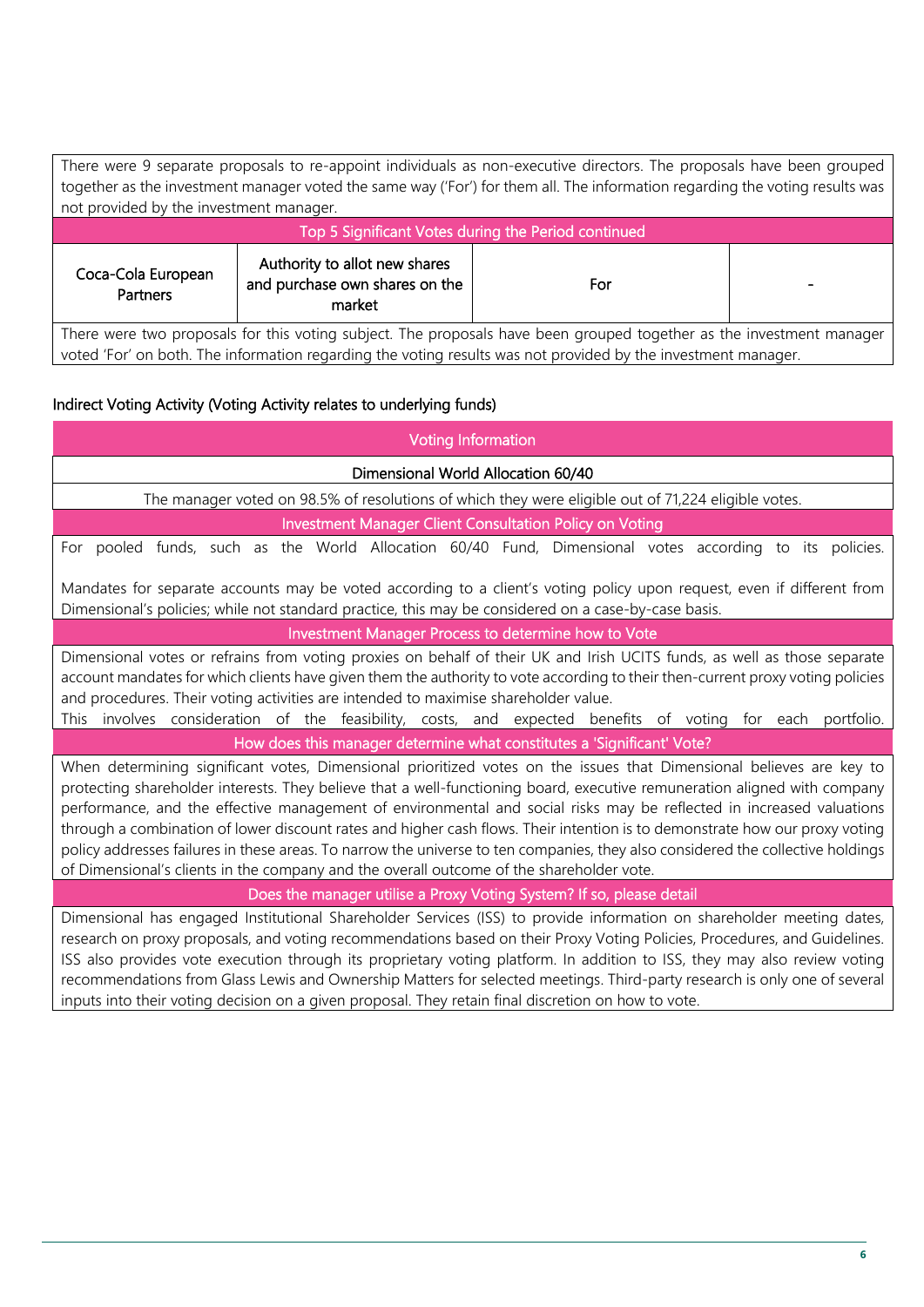| Top 5 Significant Votes during the Period                                                                                                                                                                                            |                                                                                                                          |                                         |                                                  |
|--------------------------------------------------------------------------------------------------------------------------------------------------------------------------------------------------------------------------------------|--------------------------------------------------------------------------------------------------------------------------|-----------------------------------------|--------------------------------------------------|
| Company                                                                                                                                                                                                                              | <b>Voting Subject</b>                                                                                                    | How did the Investment<br>Manager Vote? | Result                                           |
| <b>Recylex SA</b>                                                                                                                                                                                                                    | Approve Financial Statements,<br>Allocation of Income, and<br><b>Discharge Directors</b>                                 | Against                                 | Passed, resolution<br>received 98.7%<br>support. |
| Dimensional continues to monitor the oversight of the external audit at the Company. Dimensional will review the upcoming<br>external auditor's opinion and may continue to vote against Audit Committee members if concerns remain. |                                                                                                                          |                                         |                                                  |
|                                                                                                                                                                                                                                      | Top 5 Significant Votes during the Period continued                                                                      |                                         |                                                  |
| <b>Manitou BF SA</b>                                                                                                                                                                                                                 | <b>Approve Remuneration Policy</b>                                                                                       | Against                                 | Passed, resolution<br>received 89.6%<br>support. |
|                                                                                                                                                                                                                                      | Dimensional continues to monitor the Company's remuneration practices and may vote against directors if concerns remain. |                                         |                                                  |
| Somfy SA                                                                                                                                                                                                                             | <b>Elect Supervisory Board Member</b>                                                                                    | Against                                 | Passed.                                          |
| Dimensional continues to monitor the independence of the Audit Committee Chair and may continue to vote against directors<br>if the Chair remains non-independent.                                                                   |                                                                                                                          |                                         |                                                  |
| Ferrexpo Plc                                                                                                                                                                                                                         | <b>Elect Directors</b>                                                                                                   | Against                                 | Passed, director<br>received 77.6%<br>support.   |
| Dimensional continues to monitor the Company and may continue to vote against directors if the relevant director remains<br>on the board.                                                                                            |                                                                                                                          |                                         |                                                  |
| Floor & Decor<br>Holdings, Inc.                                                                                                                                                                                                      | <b>Elect Director</b>                                                                                                    | Against                                 | Passed, director<br>received 80.7%<br>support.   |
| Dimensional continues to monitor the classified board structure of the company. Dimensional may continue to vote against<br>directors if such a structure is maintained.                                                             |                                                                                                                          |                                         |                                                  |

## Indirect voting activity Voting Activity relates to underlying funds

| Voting Information                                                                                                                                                                                                                                                                                                                                                           |  |  |  |
|------------------------------------------------------------------------------------------------------------------------------------------------------------------------------------------------------------------------------------------------------------------------------------------------------------------------------------------------------------------------------|--|--|--|
| Vanguard LifeStrategy® 40% Equity Fund                                                                                                                                                                                                                                                                                                                                       |  |  |  |
| The manager voted on 99.5% of resolutions of which they were eligible out 73458 eligible votes.                                                                                                                                                                                                                                                                              |  |  |  |
| <b>Investment Manager Client Consultation Policy on Voting</b>                                                                                                                                                                                                                                                                                                               |  |  |  |
| They do not consult with individual clients / investors before voting. Vanguard understands that people have a wide variety<br>of deeply felt humanitarian, ethical, environmental, and social concerns, and that some may want to see their beliefs<br>reflected in their investments. As a fiducian und the steward of lifetime sayings for more than 20 million investors |  |  |  |

of deeply felt humanitarian, ethical, environmental, and social concerns, and that some may want to see their beliefs reflected in their investments. As a fiduciary and the steward of lifetime savings for more than 30 million investors worldwide, Vanguard is required to manage their funds in the best interests of shareholders and obligated to maximize returns in order to help shareholders meet their financial goals.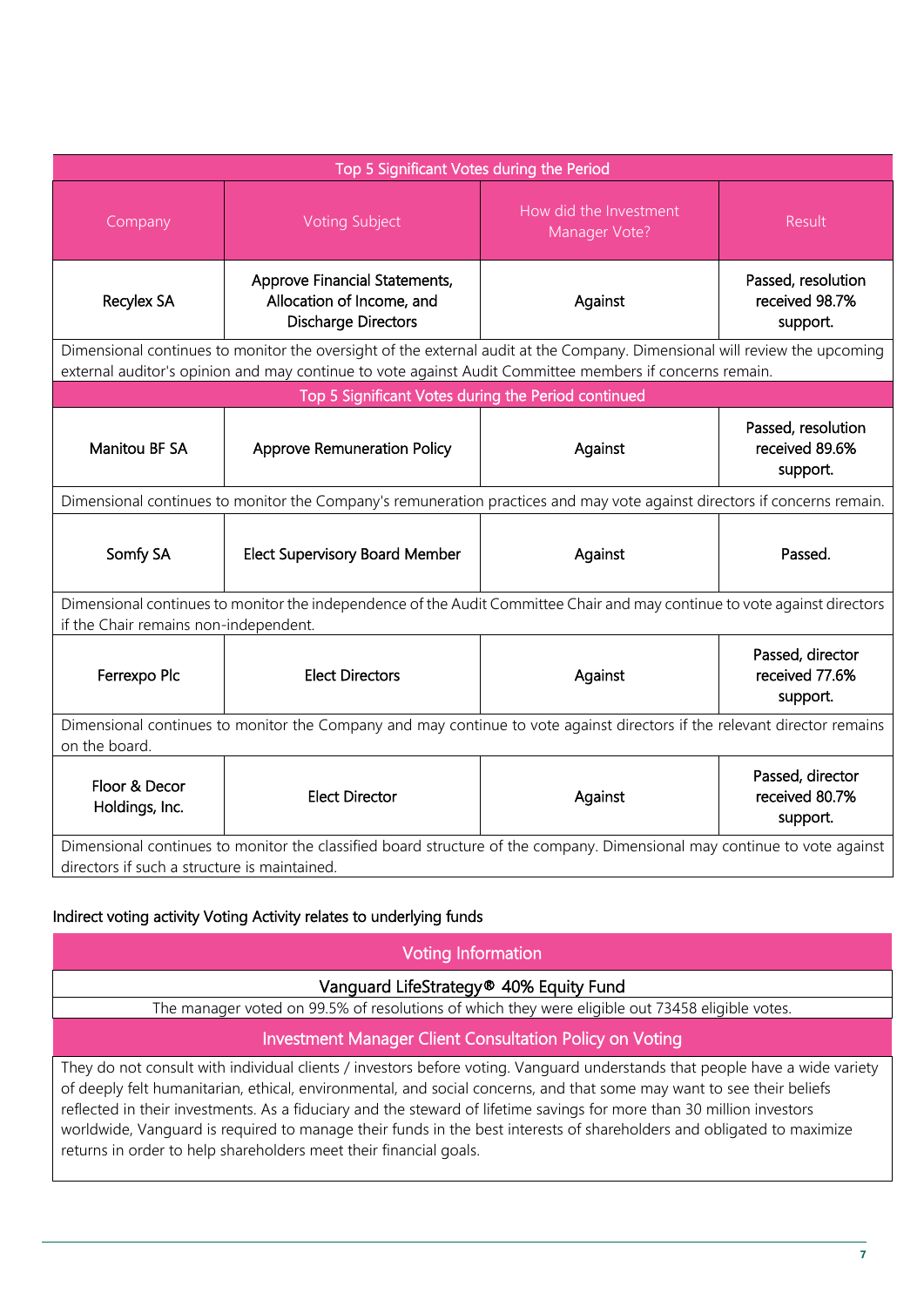Their Investment Stewardship website is the primary source of information about their investment stewardship program, and can provide portfolio companies with comprehensive information about their principles-based approach, perspectives and commentary, proxy voting guidelines, responsible investment policy, insights on environmental, social, and governance (ESG) topics, and proxy votes cast by their funds in the last proxy season.

## Investment Manager Process to determine how to Vote

Vanguard Investment Stewardship team makes every effort to cast proxy votes at all meetings at which their funds are eligible to vote. Each fund advised by Vanguard has adopted a voting policy, which details the general positions of the funds on recurring proxy proposals at public companies. In some cases, country-specific guidelines for key markets are applied. An experienced team of analysts evaluates each proposal on a case-by-case basis and casts the funds' votes in accordance with their voting guidelines and based on their analysis of the impact of the proposal on long-term value. The guidelines for these case-by-case items set forth the general frameworks for their analysis. Proposals for which specific guidelines are not defined will likewise be voted on a case-by-case basis in the best interests of each fund consistent with the principles articulated in the proxy voting guidelines and each fund's investment objective.

Proxy voting responsibilities for Vanguard's externally-managed active funds are performed by those funds' external advisors. The external managers have proxy voting guidelines designed to ensure they vote consistently with their fiduciary obligations. Each manager has its own policies and guidelines that govern their voting decisions. A number of qualitative and quantitative considerations inform these decisions, including context around the company, the industry, and the region in which business is being conducted. The external managers are carefully selected to ensure their investment principles and processes align with the best interest of the Vanguard funds they manage. The externally managed funds hold their portfolio managers to high standards of portfolio management and compliance and are confident in the managers' ability to act in the best interest of the funds.

## How does this manager determine what constitutes a 'Significant' Vote?

Vanguard has identified a range of criteria that they contribute to a vote being deemed as a 'Significant vote'. Their criteria are applied to companies that are held in their internally managed equity portfolios. Vanguard published its first SRD IIcompliant annual report on its engagement policy and significant votes in the first quarter of 2021. They will report their significant vote data at an entity level in accordance with SRD II requirements. It is important to note that under their framework they would expect to see variations in the number of significant votes identified per period and it is possible for some funds not to hold any portfolio companies where Vanguard have deemed there to be a significant vote.

## Does the manager utilise a Proxy Voting System? If so, please detail

Vanguard Investment Stewardship team votes on behalf of Vanguard's internally managed equity holdings. Vanguard casts proxy votes via dedicated voting providers. They consult a wide variety of third-party research providers and our own internal proprietary databases. They then analyse the various issues and ballot measures in conjunction with their Proxy Voting Guidelines and other relevant data to reach their own independent decisions. The Investment Stewardship team uses a variety of research from well-known providers, such as ISS, Glass Lewis, and Equilar, as well as a number of smaller research providers. They do not rely on recommendations from proxy advisors for their voting decisions. They believe it is valuable to understand all sides of an issue before casting a vote on behalf of a Vanguard fund. As such, proxy advisors can be a useful data aggregator which serves as one of the many inputs that Vanguard's Investment Stewardship team uses to reach independent voting decisions on each funds' behalf.